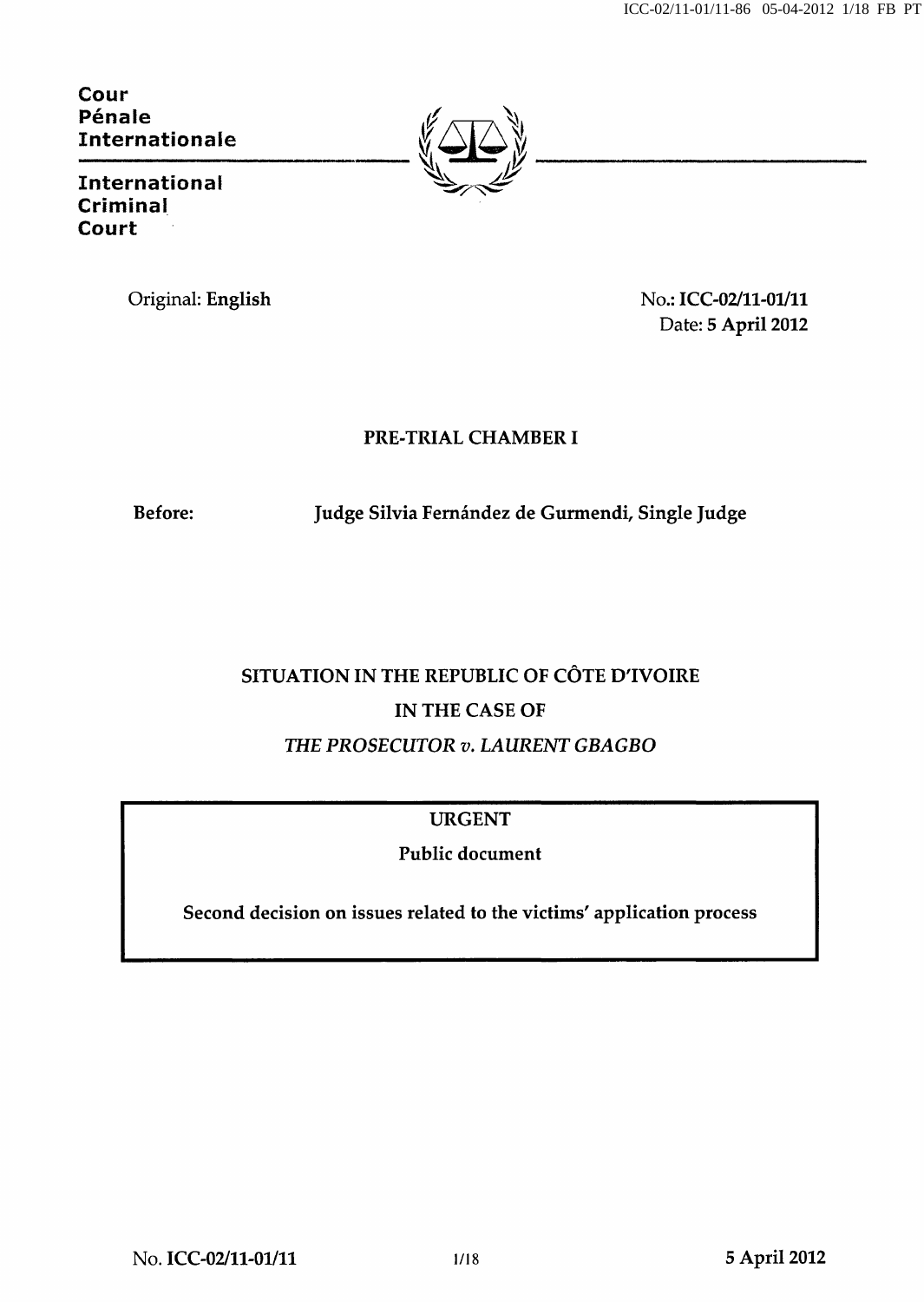The Office of the Prosecutor Counsel for the Defence Luis Moreno-Ocampo Emmanuel Altit Fatou Bensouda Agathe Bahi Baroan Legal Representatives of Victims Legal Representatives of Applicants Unrepresented Victims Unrepresented Applicants for Participation/Reparation The Office of Public Counsel for The Office of Public Counsel for the Victims Defence Paolina Massidda States' Representatives **Amicus Curiae** Redress Trust **REGISTRY** Registrar Silvana Arbia Detention Section Victims and Witnesses Unit Maria Luisa Martinod-Jacome **Others** Victims Participation and Reparations Section Fiona McKay

Decision to be notified, in accordance with regulation 31 of the Regulations of the Court, to: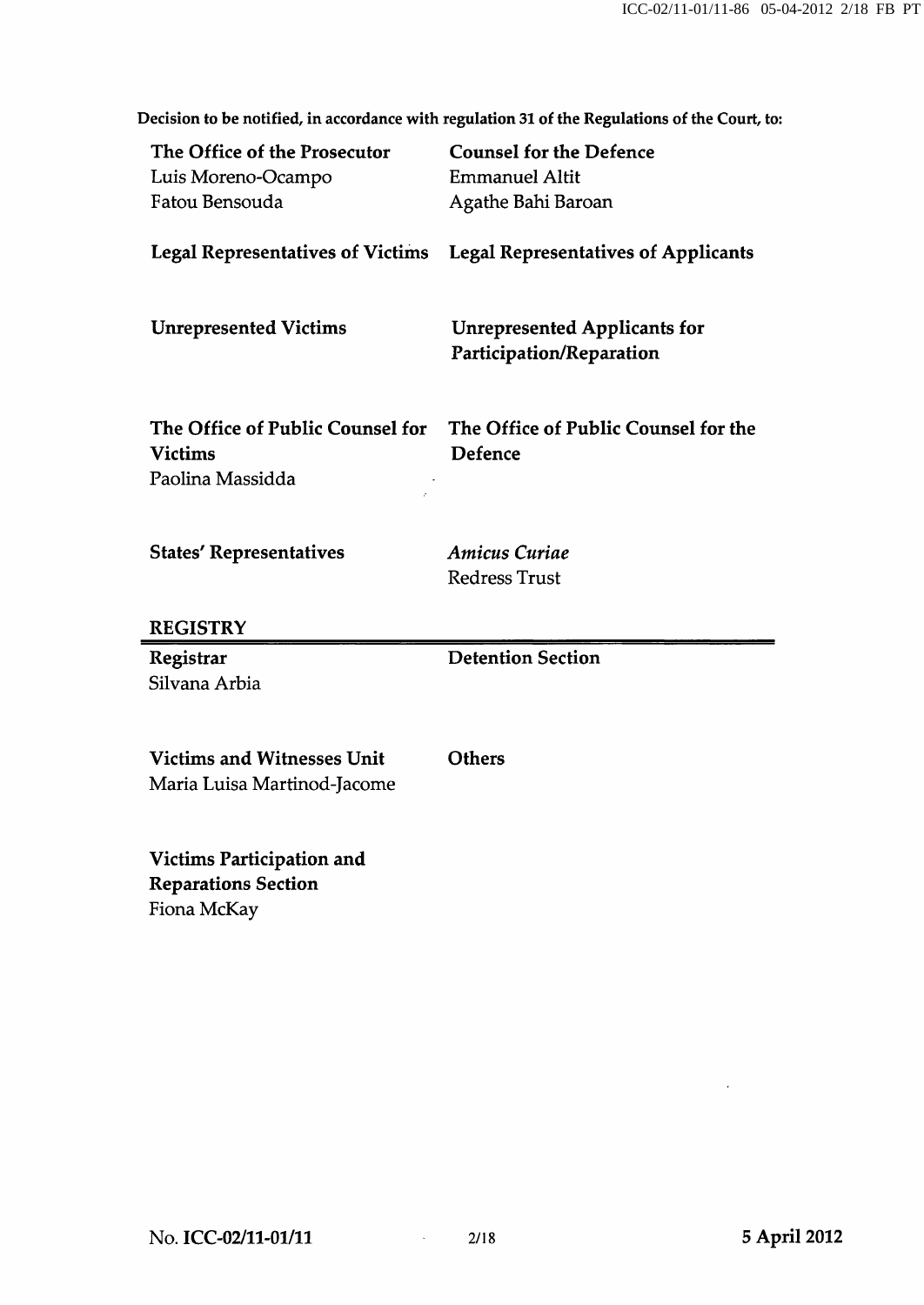Judge Silvia Fernández de Gurmendi, Single Judge for Pre-Trial Chamber I of the International Criminal Court ("Chamber'' and "Court'', respectively), responsible for carrying out the functions of the Chamber in relation to the situation in the Republic of Côte d'Ivoire and the cases emanating therefrom,<sup>1</sup> hereby issues the second decision on issues related to the victims' application process.

#### I. Procedural history

1. On 5 December 2011, the first appearance of Laurent Gbagbo ("Mr Gbagbo") took place before the Court. During the hearing, the Chamber scheduled the commencement of the confirmation of charges hearing for 18 June 2012.<sup>2</sup>

2. On 20 January 2012, the Registry filed a report entitled "Organisation of the Participation of Victims", containing a proposal on the approach for the victim's application process.<sup>3</sup>

3. On 6 February 2012, the Single Judge issued the "Decision on issues related to the victims' application process", ordering the Registry: (i) to start the mapping process in Côte d'lvoire for the purposes of identifying the main communities or groups of victims, as well as persons who could act on behalf of multiple individual victims, with their consent, and encouraging potential individual applicants to join with others and consent to a single application being submitted on their behalf in accordance with Rule 89(3) of the Rules of Procedure and Evidence ("Rules"); and (ii) to propose to the Chamber an

<sup>&</sup>lt;sup>1</sup> Oral Decision of the Chamber, 5 December 2011, ICC-02/11-01/11-T-1-ENG, page 8.61.

<sup>2</sup> ICC-02/ll-Ol/ll-T-l-ENG, p. 8.

<sup>3</sup> ICC-02/ll-01/ll-29-Conf-Exp.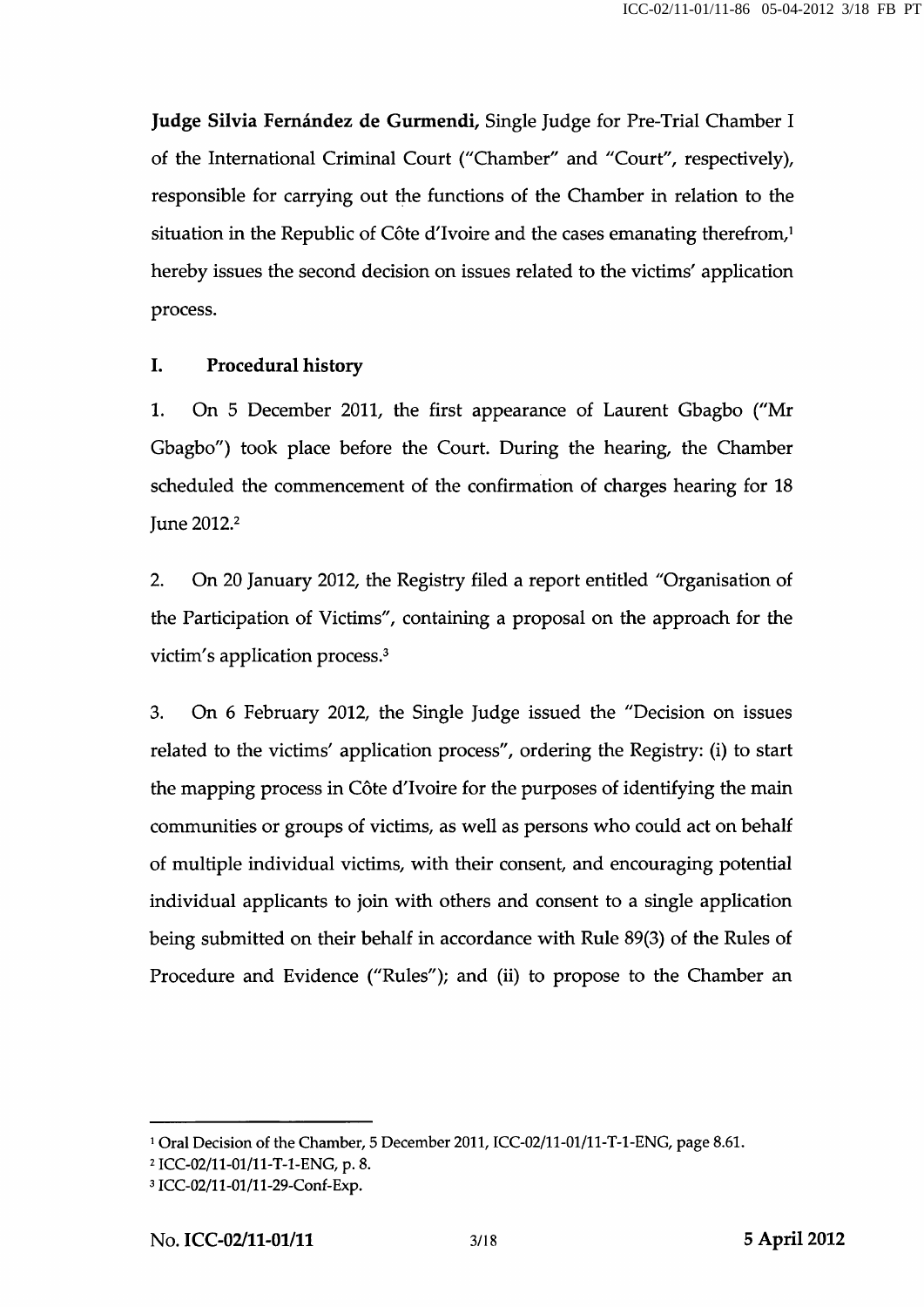application form that could be used for the purpose of encouraging collective applications in accordance with Rule 89(3) of the Rules.<sup>4</sup>

4. On 15 February 2012, the Defence filed the «Requête de la Défense suite à la "Decision on issues related to the victims' application process" (ICC-02/11-01/11-33)», wherein the Defence requested authorisation to present observations on the adoption of a collective system for victims' applications for participation, and that a reasonable time limit be set for the transmission of applications for participation to the parties.<sup>5</sup>

5. On 29 February 2012, the Registry filed the "Proposal on a partly collective application form for victims' participation", including the application form requested by the Chamber together with a report on the practicalities of implementing a partly collective system of application for victim participation ("Registry's Proposal").<sup>6</sup>

6. On 2 March 2012, the Single Judge invited the Prosecutor and the Defence to present their observations on the Registry's Proposal by 9 March 2012.7

7. On 2 March 2012, The Redress Trust ("REDRESS") filed the "Application by Redress Trust for Leave to Submit Observations to Pre-Trial Chamber III of the International Criminal Court pursuant to Rule 103 of the Rules of Procedure and Evidence",  $\delta$  which was granted by the Single Judge on  $\delta$ March 2012.<sup>9</sup>

<sup>4</sup>ICC-02/11-01/11-33.

<sup>5</sup>ICC-02/11-01/11-41.

<sup>6</sup>ICC-02/11-01/11-45 and annexes.

<sup>7</sup>ICC-02/11-01/11-47.

<sup>8</sup>ICC-02/11-01/11-46 and annex.

<sup>9</sup>ICC-02/11-01/11-50.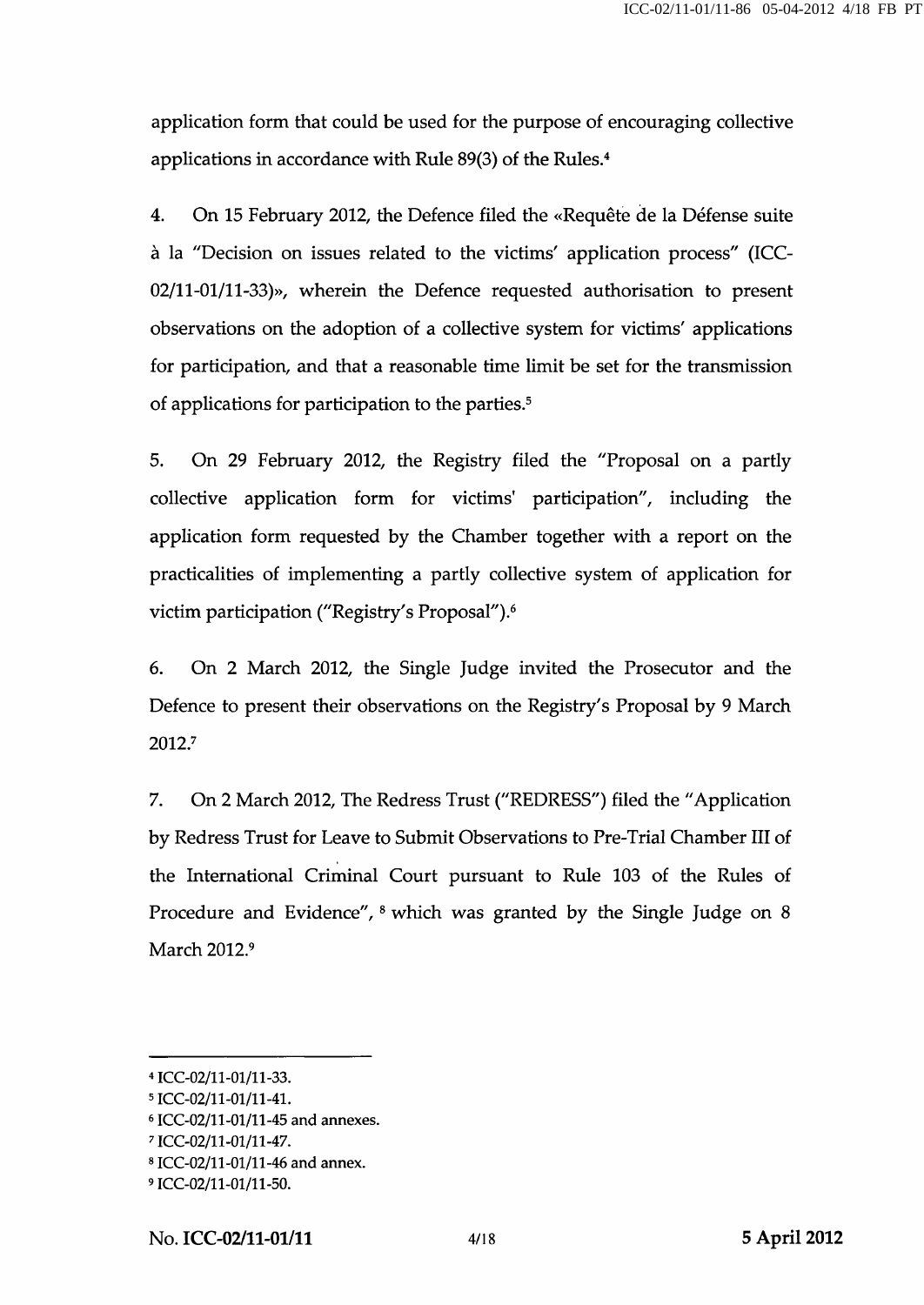8. On 9 March 2012, the OPCV filed the "Second Request to appear before the Chamber pursuant to Regulation  $81(4)(b)$  of the Regulations of the Court on issues related to the victims' application process", seeking leave to appear before the Chamber on the issue of the victims' application process.<sup>10</sup> On 13 March 2012, the Single Judge granted leave for the OPCV to submit observations on the practical implications of the Registry's Proposal by 19 March 2012.<sup>11</sup>

9. On 9 March 2012, the Prosecutor filed the "Prosecution's observations in relation to victims' application process", submitting that he does not object to the Registry's Proposal and that the four incidents forming the basis of the alleged charges should constitute the basis of a minimum of four collective applications, provided that a victim linked with more than one collective application may not be represented by more than one legal representative.<sup>12</sup>

10. Also on 9 March 2012, the Defence filed the "Observations de la Défense sur la proposition du Greffe d'un formulaire de participation partiellement collectif", wherein it objects to the Registry's Proposal on the grounds that the collective application form will not enhance the efficiency of the application process, but, to the contrary, will increase the amount of work for the parties.<sup>13</sup> The Defence requests that the Registry's Proposal be rejected or, in the alternative, that the Single Judge: (i) order the Registry to submit a new proposal, taking into account the concerns of the Defence; (ii) specify that only the Registry can assist applicants in the completion of the collective application forms and determine the extent of the assistance to be provided by the Registry to group applicants; (iii) order the Registry to carry out an evaluation on the ground to determine whether a collective application

<sup>&</sup>lt;sup>10</sup> ICC-02/11-01/11-51.

<sup>11</sup>ICC-02/11-01/11-57.

<sup>12</sup>ICC-02/11-01/11-54, para. 8.

<sup>13</sup>ICC-02/11-01/11-52, paras 31-37.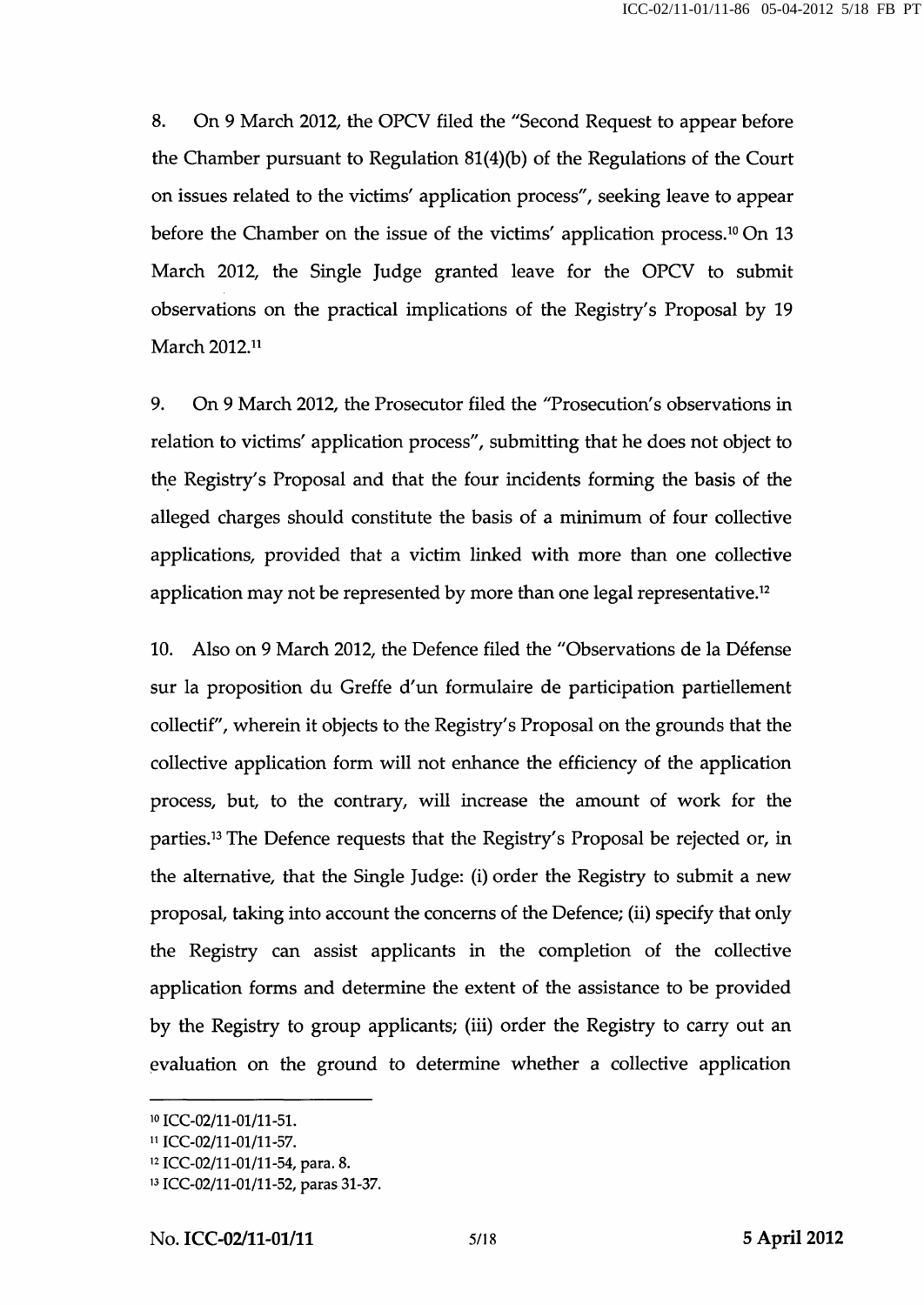process is relevant in the Ivorian context; (iv) order the Registry to notify the Defence of the report to be filed under Regulation 86(5) of the Regulations; and (v) set a reasonable time limit for the transmission of applications for participation to the parties. $^{14}$ 

11. On 12 March 2012, the Registry filed a "Report on mapping of victims", providing a preliminary report on civil society actors that work with or provide assistance to victims of post-electoral violence in Côte d'Ivoire.<sup>15</sup> The Registry also informed the Chamber that the final report on the mapping of victims in Côte d'Ivoire is due on 5 April 2012.<sup>16</sup>

12. On 16 March 2012, REDRESS filed the "Redress Trust Observations to Pre-Trial Chamber I of the International Criminal Court pursuant to Rule 103 of the Rules of Procedure and Evidence", outlining the practice and procedures and identifying challenges which had been encountered in the collective management of the participation of victims in a number of jurisdictions and other bodies.<sup>17</sup>

13. On 19 March 2012, the OPCV filed its "Observations on the practical implications of the Registry's proposal on a partly collective application form for victims' participation", submitting that, given the major challenges that would be faced in the implementation of the Registry's Proposal, as well as the detrimental impact it would have on victims' participation and on the expeditiousness of proceedings, the Registry's Proposal should not be put in place.<sup>18</sup>

<sup>14</sup> Ibid., para. 44.

<sup>15</sup>ICC-02/11-01/11-55 and annexes.

<sup>16</sup> ICC-02/11-01/11-55, para. 11.

<sup>17</sup>ICC-02/11-01/11-62.

<sup>18</sup>ICC-02/11-01/11-66.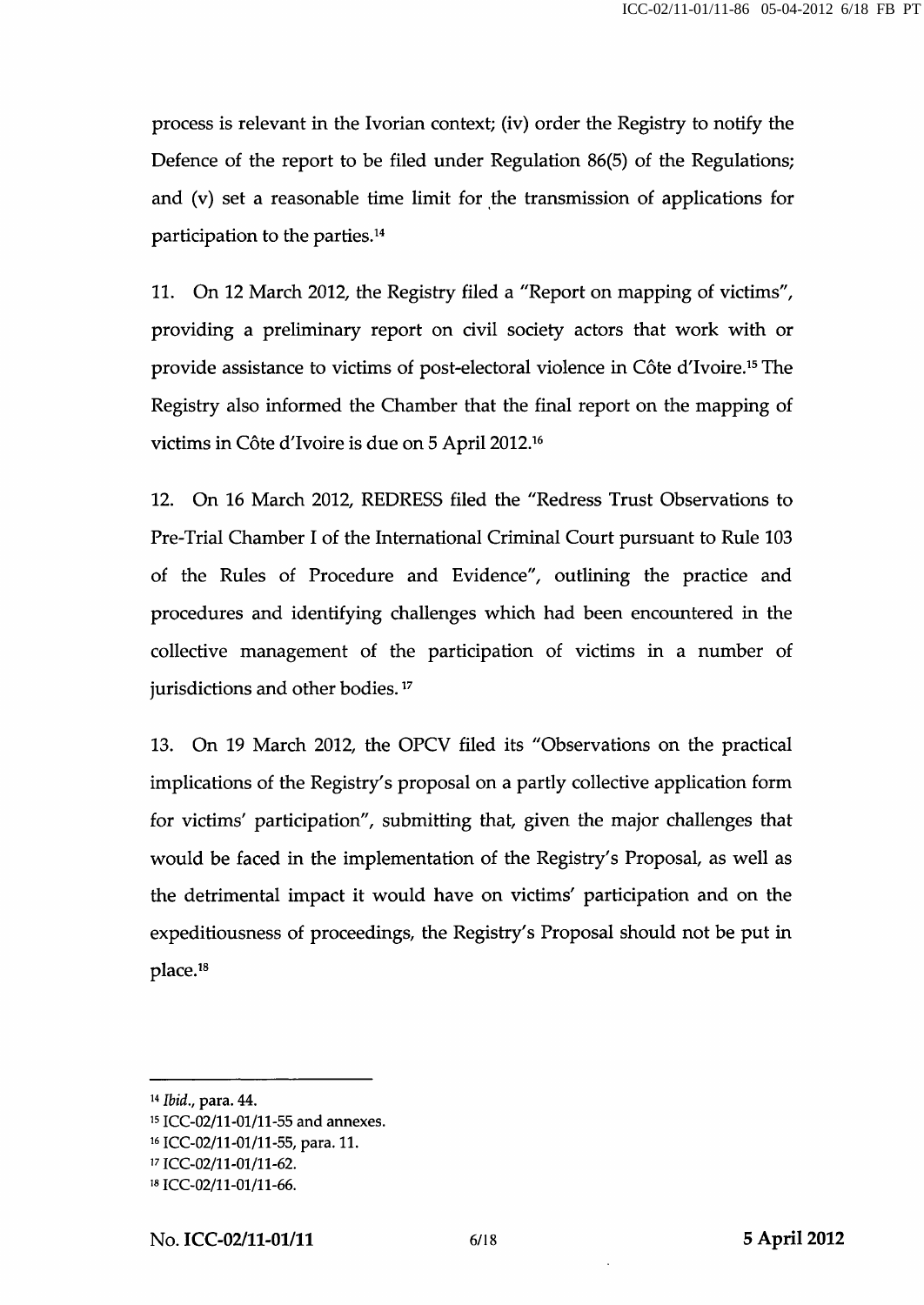14. On 20 March 2012, the Defence filed the "Réponse de la défense du Président Gbagbo aux Observations du Procurer du 9 mars 2012 concernant la procédure de participation des victimes à la procédure".<sup>19</sup>

#### IL Applicable law

15. The Single Judge notes Articles 54(l)(a) and (b), 67 and 68 of the Rome Statute ("Statute"), Rules 16, 85, 89 and 90 of the Rules and Regulations 23(2) and 86 of the Regulations of the Court ("Regulations").

#### III. Analysis and conclusions of the Single Judge

#### A. The Registry's Proposal

16. As requested by the Chamber, the Registry's Proposal offers to individual applicants the possibility of filing with others a single application form while recognising that applicants may apply for participation individually using the standard application form instead.<sup>20</sup> The form, developed to enhance the management of the application process solely for the purposes of the case at hand, does not  $-$  and could not  $-$  replace the standard form approved by the Presidency for the entire Court pursuant to Regulations 86(1) and 23(2) of the Regulations.

17. The Registry's Proposal comprises two elements: (i) a group form, which allows for a number of individuals to describe elements common to them as a group ("Group Form"); and (ii) an individual declaration, which connects the individual application to the information provided in the Group Form and includes the information necessary under the statutory provisions ("Individual Declaration"). $21$ 

<sup>&</sup>lt;sup>19</sup> ICC-02/11-01/11-67.

<sup>20</sup> ICC-02/11-01/11-45-AnxA, para. 12.

<sup>21</sup> ICC-02/11-01/11-45-AnxB.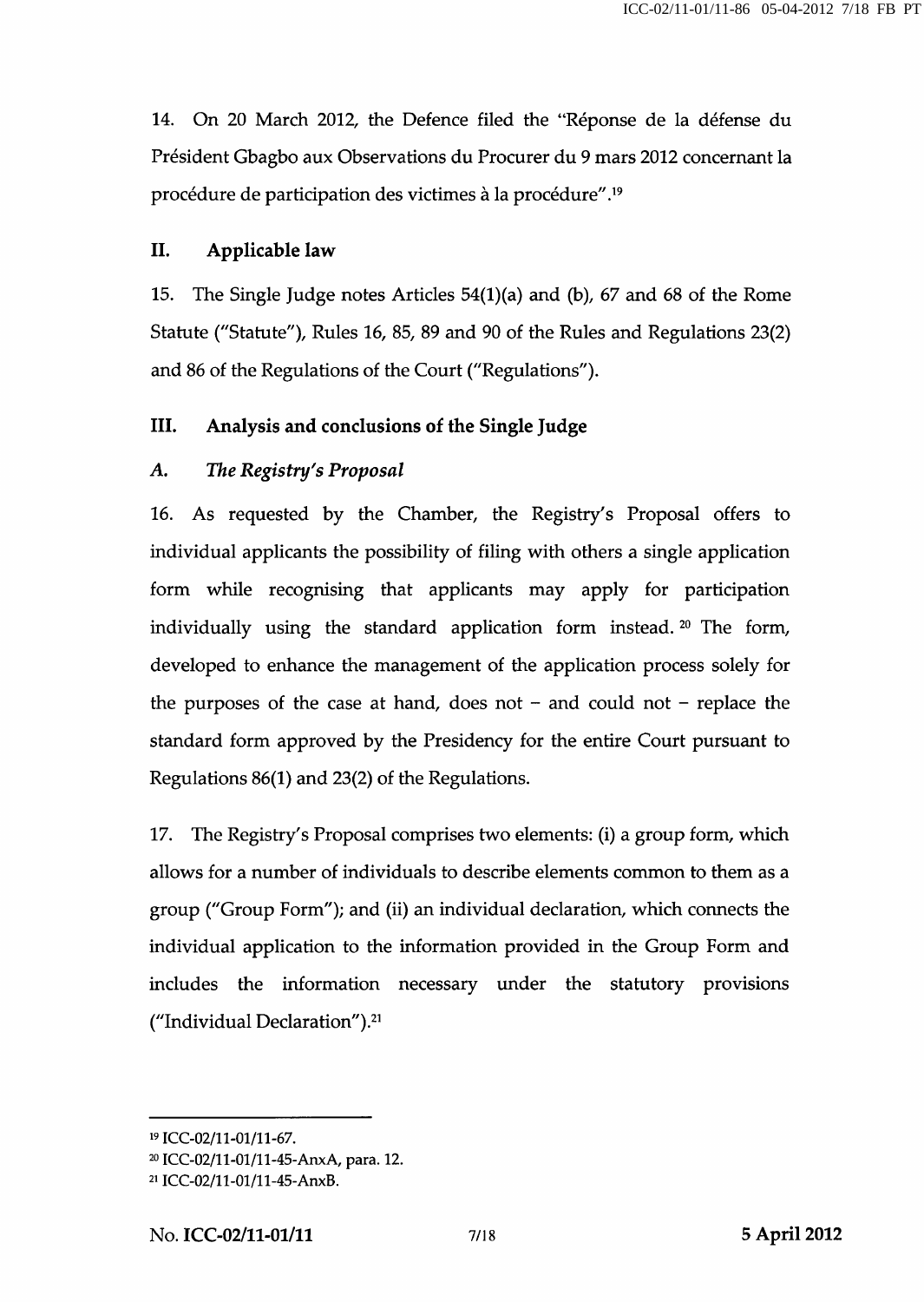18. The Registry envisages that group applicants may choose to: (i) consent to one person acting on their behalf within the meaning of Rule 89(3) of the Rules; or (ii) appoint a contact person who would facilitate future communication between the Court and the group, but would not be authorised to act on behalf of the group. In this regard, the Registry underlines that it would be important to clarify the mandate of the contact person after the Single Judge has decided on the victims' applications for participation.22

19. The Single Judge notes that the Prosecutor, the Defence and the OPCV contend that the collective application form would include, overall, less information than the current standard application form and that additional details would be needed should a victim be called to testify<sup>23</sup>

20. The Single Judge considers that the information required in the form would be sufficient to determine whether the applicant qualifies as a victim pursuant to Rule 85 of the Rules for the sole purpose of participation in the current proceedings. Should a victim be called to testify at the confirmation of charges hearing, further information could be provided, if needed, in order to allow proper questioning of the victims.

21. Furthermore, the Single Judge is of the view that the recollection of the events and harm common to the members of the group, provided in the Group Form, in conjunction with the information contained in the Individual Declaration fulfil the requirements of Regulation 86 of the Regulations. Accordingly, the collective application form will also provide the legal representative with sufficiently detailed information to enable him or her to

<sup>22</sup> ICC-02/ll-01/ll-45-AnxB, p. 36.

<sup>23</sup> ICC-02/11-01/11-45, para. 5; ICC-02/11-01/11-52, para. 27, ICC-02/11-01/11-66, para. 24.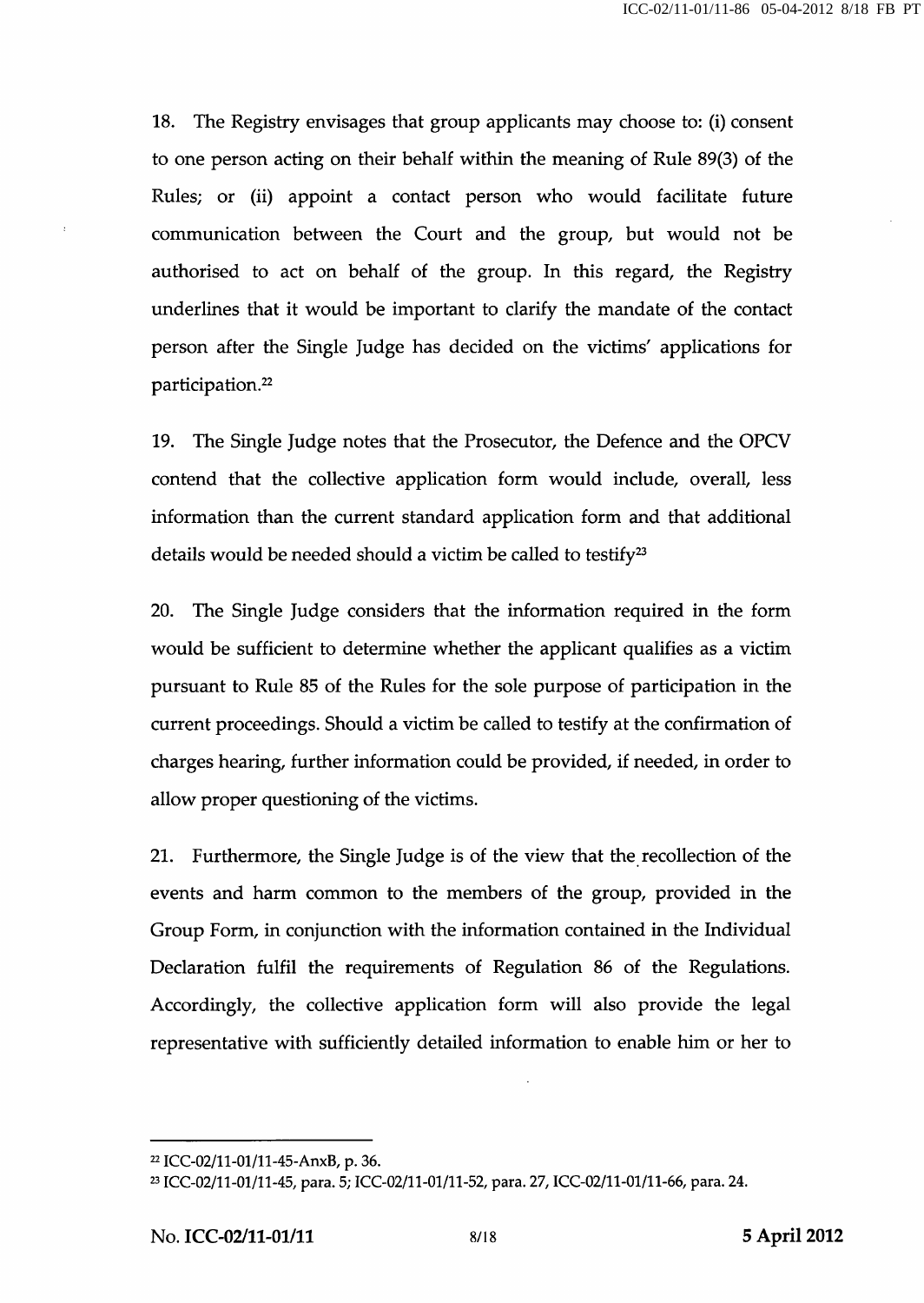fulfil his or her mandate pursuant to Article 68(3) of the Statute and Rules 90 and 91 of the Rules.

22. The Defence contends that the proposed collective application form does not offer the same guarantees as the standard individual application form because it does not require applicants to state their date of birth and gender. The only source of this information would be the copy of an identity document attached to the collective application form.<sup>24</sup>

23. The Single Judge observes that the identity document attached to the application is to be considered authoritative in demonstrating the applicants' identity. Accordingly, the identity information contained in the said document is sufficient for the Single Judge to determine whether the identity of the applicant has been satisfactorily established, and there is no need for the same information to be provided by the applicants in the Individual Declaration. In addition, the involvement of Victims Participation and Reparations Section ("VPRS") will provide a measure of control of supporting documents as indicated below.

24. The Registry submits that the direct assistance of VPRS staff will be necessary in completing the collective application form in order to maximise the envisaged efficiency gains of the new system and to ensure that a detailed account of the alleged crime and harm is provided, reflecting in an inclusive manner the perspective of each member of the group.<sup>25</sup>

25. According to the Registry, this would introduce "a measure of quality control, as it would have the benefit of enabling a check on completeness of applications and supporting documents to be made on the spot, as well as a check on internal coherence between the group form and the appended

<sup>24</sup> ICC-02/11-01/11-52, paras 13-15.

<sup>25</sup> ICC-02/11-01/11-45-AnxA, paras 17 and 29-31.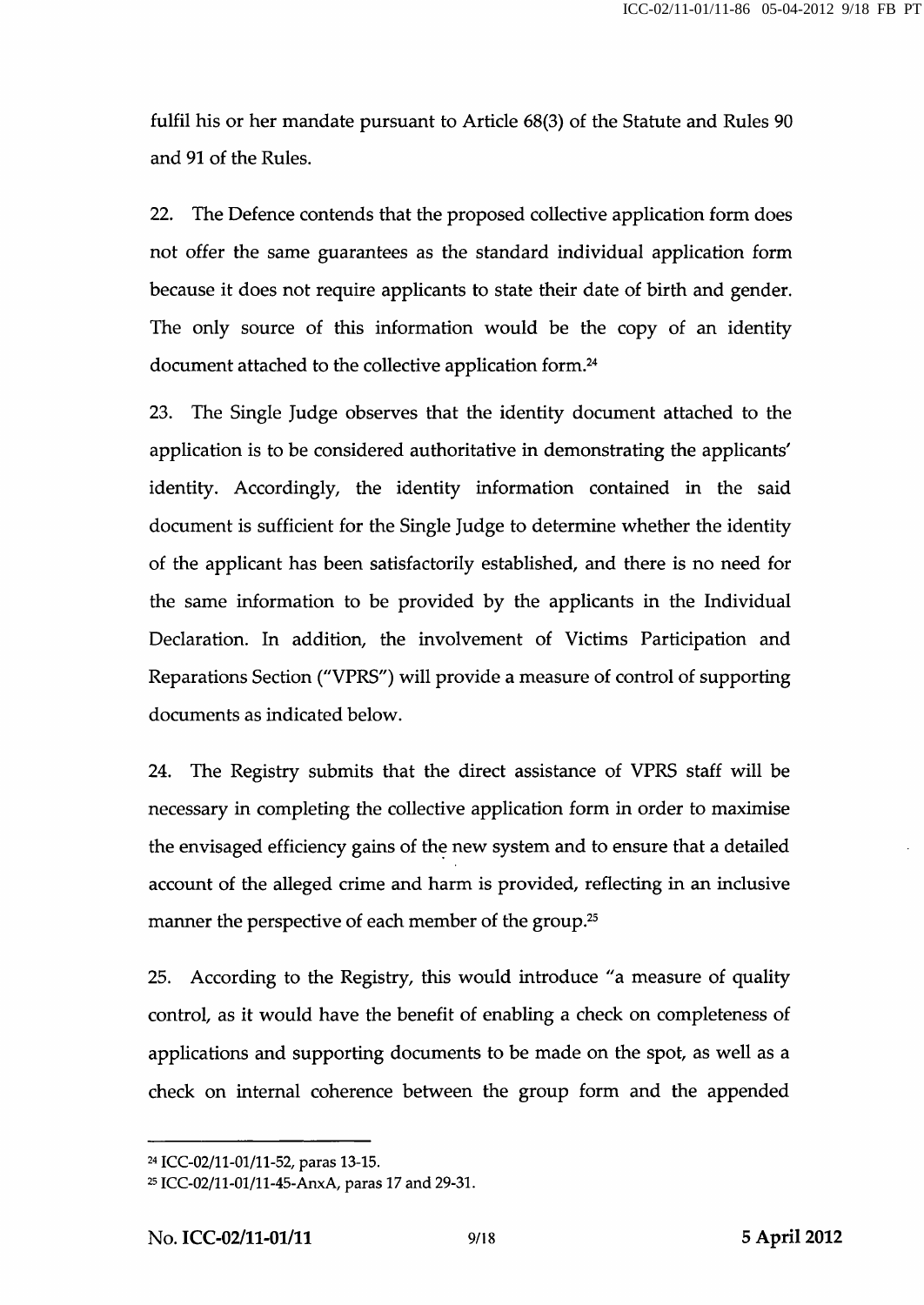individual declaration forms and the ability to identify individuals who did not fit in the group, individuals who submitted separate individual applications as well as signing the group form, etc".<sup>26</sup>

26. The Defence and the OPCV express concern as to whether the assistance proposed by the Registry is compatible with the Registry's mandate and that of the VPRS, as stipulated in Rule 16 of the Rules and Regulation 86 of the Regulations.27 At the same time, however, the Defence requests that the Single Judge specify that only the Registry staff can assist groups of applicants to complete the collective application form.<sup>28</sup>

27. The Single Judge recalls that Rule  $16(1)(c)$  of the Rules obliges the Registrar to assist victims "in participating in the different phases of the proceedings in accordance with rules 89 to 91" and Regulation 86(9) of the Regulations which expressly states that the VPRS "shall be responsible for assisting victims and groups of victims". In the particular circumstances of the case, the Single Judge considers that the involvement of the VPRS as proposed is essential for the efficient implementation of the collective application process proposed by the Registry and that only Registry staff can indeed assist applicants to complete the collective form. Therefore, question 2 in Part A of the Group Form should be replaced with a question asking whether the members of the group and/or the contact person have been assisted by a translator or an interpreter in the completion of the collective application form.

28. The direct involvement of the staff of the VPRS from the initial stages of the application process in the field will also minimise the risk of duplicate

<sup>26</sup> ICC-02/ll-01/ll-45-AnxA, para. 29.

<sup>27</sup> ICC-02/11-01/11-52, paras 38-41; ICC-02/11-01/11-66, para. 33.

<sup>28</sup> ICC-02/11-01/11-52 p. 16.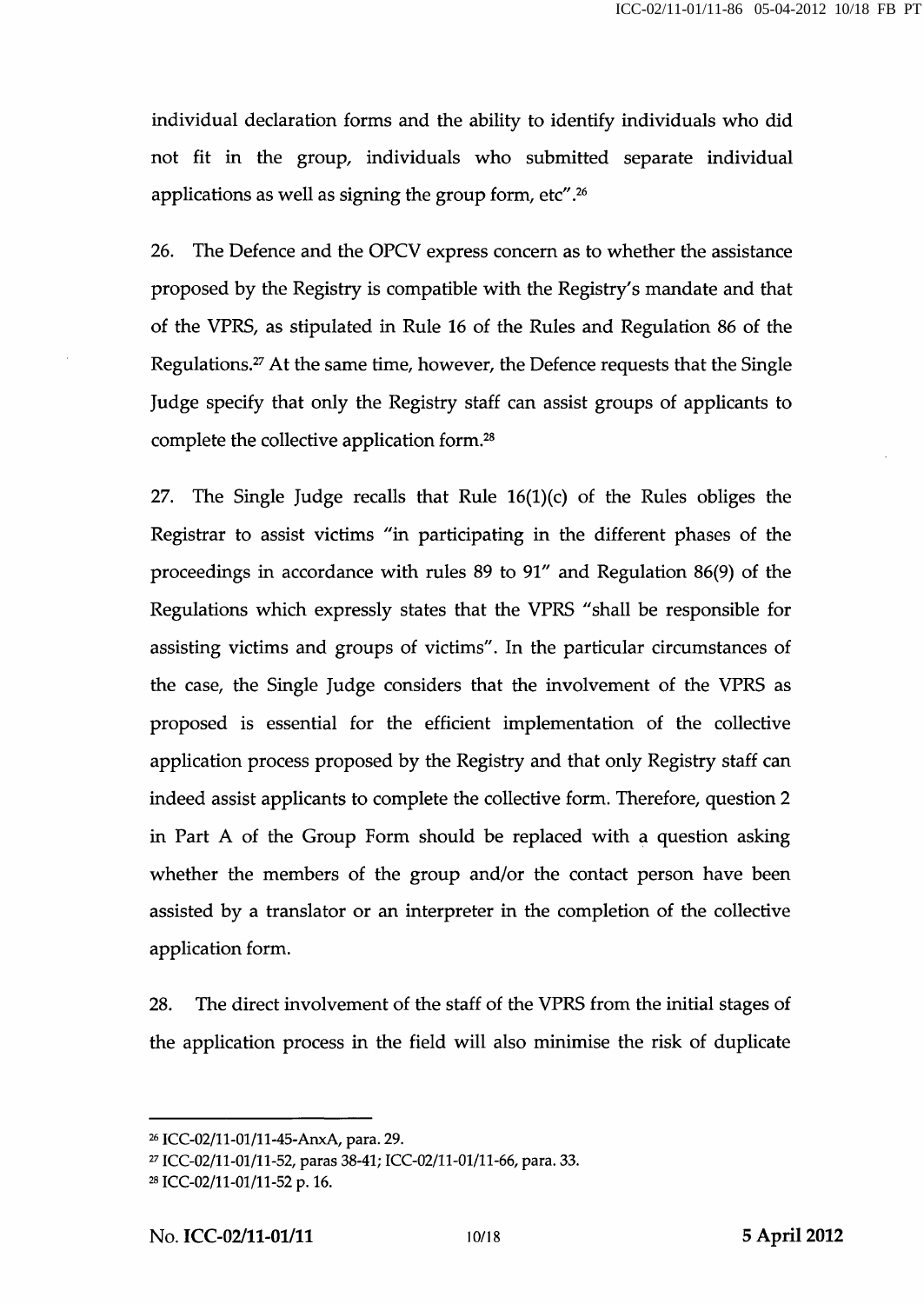applications which was noted by the Registry.<sup>29</sup> In particular, it will be the responsibility of VPRS staff in the field to explain to victims that they may only apply once, either individually or collectively.

29. The Single Judge is mindful of the potential difficulties in creating a collective narrative of events as indicated by the Defence, REDRESS and OPCV, particularly in cases where sensitive categories of victims are involved, such as victims of sexual crimes. $30$  Again, the Single Judge considers that the close involvement of VPRS staff is crucial. In this respect, when it becomes clear that there are areas of divergence between the group applicants with regard to their views or recollection of events or the nature and extent of their victimisation, it may be appropriate that VPRS staff suggest to the members of the group to submit instead separate individual applications or to constitute distinct and more homogeneous groups in order to ensure that sensitive categories of victims, especially victims of sexual crimes, are properly represented during the proceedings. In this regard, the Single Judge underlines that the Registrar - and the VPRS as the specialized unit under the authority of the Registrar assisting victims and groups of victims in accordance with Regulation 86(9) of the Regulations – is under an obligation, in accordance with Rule  $16(1)(d)$  of the Rules to take "gender-sensitive measures to facilitate the participation of victims of sexual violence at all stages of the proceedings".

30. In relation to concerns raised by the Defence and the OPCV that the Registry's Proposal would introduce the notion of collective harm to the detriment of personal, individual harm,<sup>31</sup> the Single Judge emphasizes that the fact that individual victimisation will be alleged by the applicants within a

<sup>29</sup> ICC-02/11-01/11-45-AnxA, para. 21.

<sup>30</sup> ICC-02/11-01/11-52, paras 19-21, 26; ICC-02/11-01/11-62, paras 26-28; ICC-02/11-01/11-66, paras 16-18.

<sup>31</sup> ICC-02/11-01/11-52, paras 24-25; ICC-02/11-01/11-66, para. 19.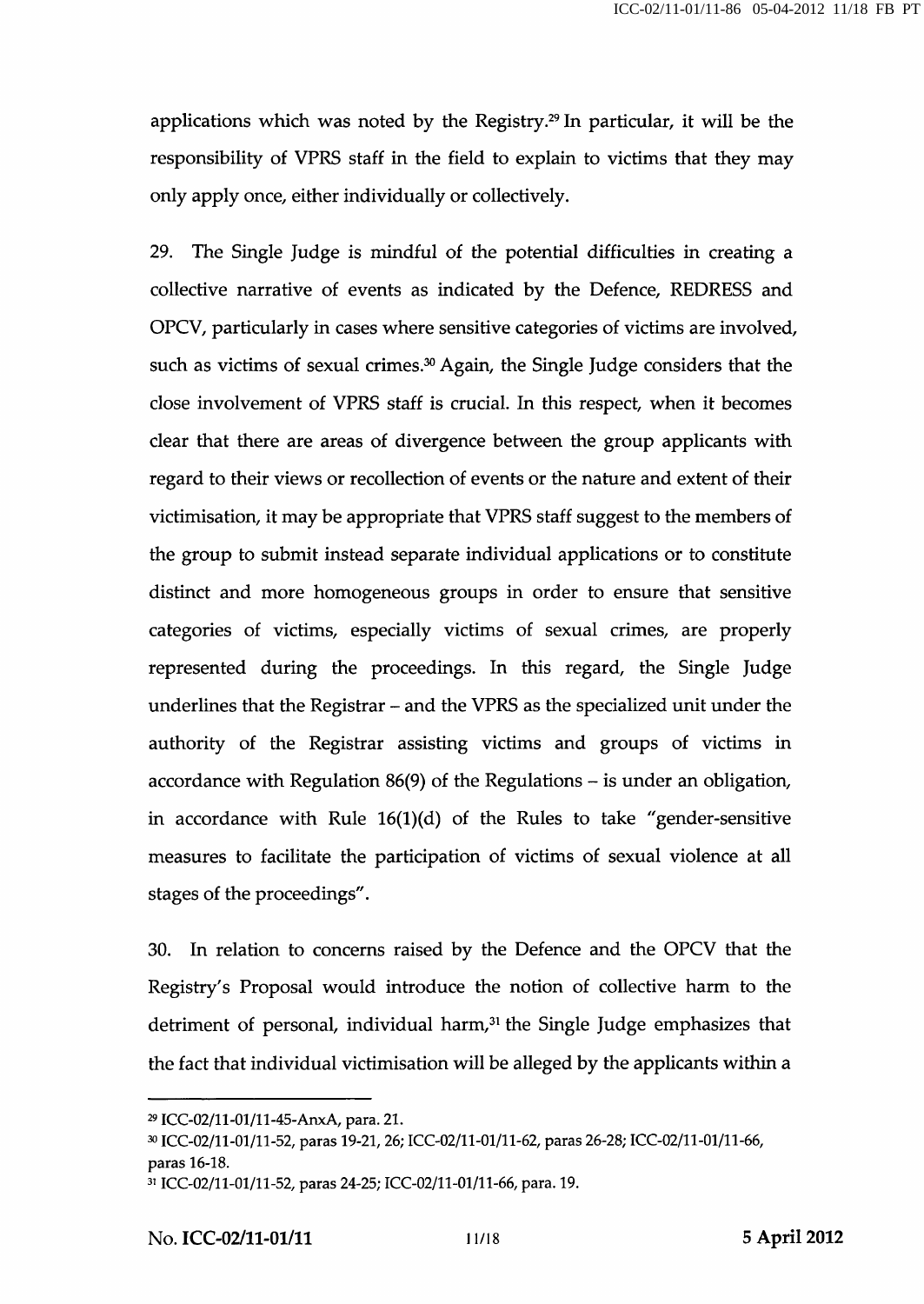common collective narrative does not mean that the harm will lose its individual character. In addition, the Individual Declaration provides an opportunity for applicants to provide particularities of their situation whenever they may not be entirely reflected in the Group Form. Hence, the personal character of the harm suffered by each of the applicants constituting the group will be fully retained.

31. As for the OPCV's objection that the Registry's Proposal would "not enable the applicants applying to participate collectively to apply for reparations on an individual basis, and vice versa", $32$  the Single Judge reiterates that the collective application form is only designed for participation in the proceedings and clarifies that she is not empowered to decide on whether the admitted victims are entitled to reparations and, if so, in what form. The Single Judge underlines that applying through the collective application form does not preclude that those victims, at the appropriate stage, request reparations on an individual basis. The rights of victims to participate in proceedings before the Court pursuant to Article 68 and the right to seek reparations pursuant to Article 75 of the Statute remain individual and distinct rights. Furthermore, should the charges against the suspect be confirmed, and should the case reach the reparation stage, additional information may be requested from the victims.

32. The Defence submits that question 30 in Part H of the Group Form, which relates to whether the applicants have any objection to the disclosure of their identities to the parties, may confuse applicants as to the distinction between disclosure of their identities to the parties and to the public.<sup>33</sup> The Single Judge observes that the question in the form is accompanied by a note explaining that "the identity of the members of the group [...] will not be

<sup>32</sup> ICC-02/11-01/11-66, para. 19.

<sup>33</sup> Ibid., para. 10.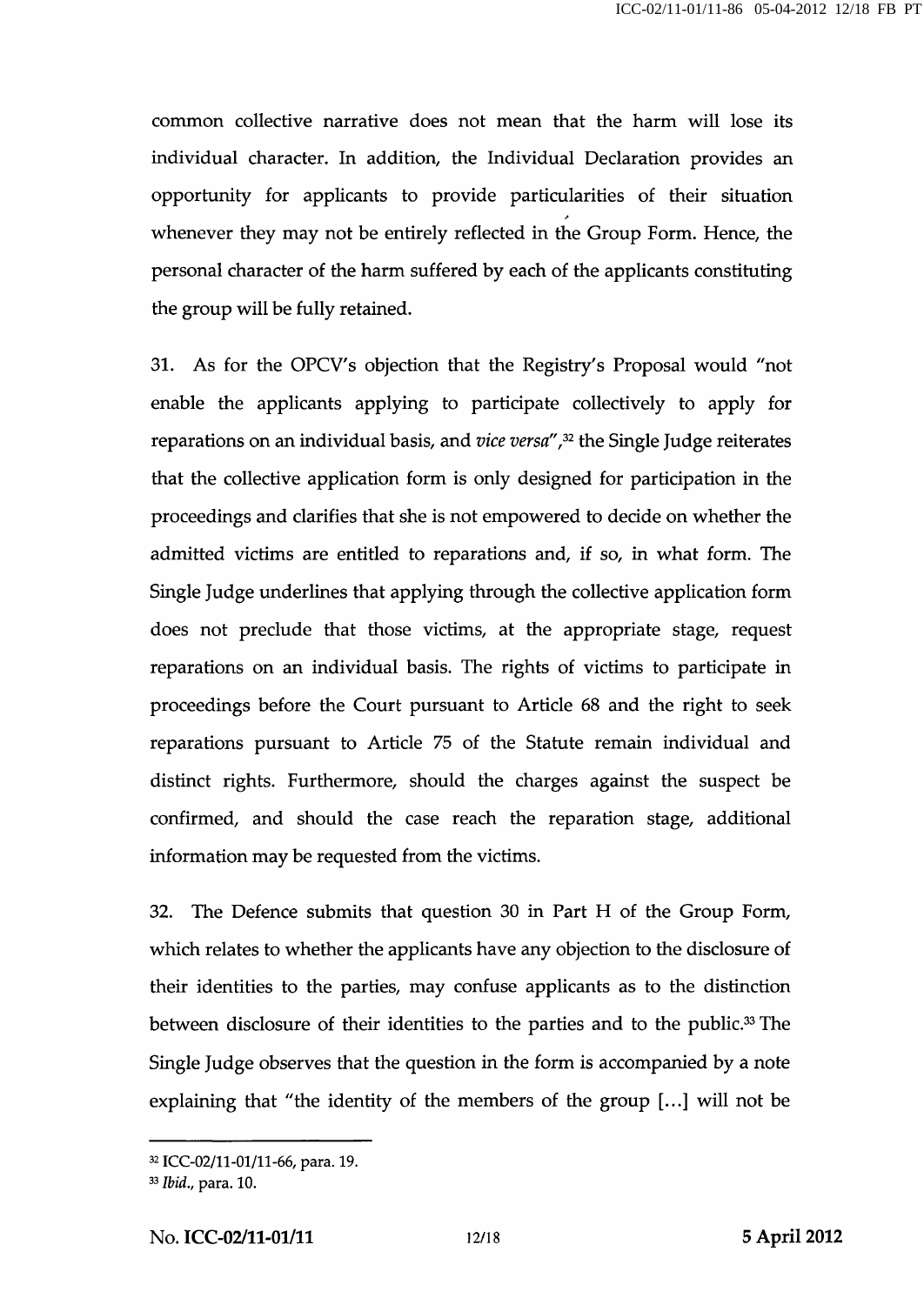revealed to the public while the application is being considered".<sup>34</sup> The same explanatory note is contained in the standard individual application form currently used in situations and cases before the Court. Accordingly, the Single Judge is of the view that sufficient information is provided in question 30 of the Group Form to enable applicants to understand the distinction between communication of their identities to the public and to the parties.

33. Turning now to the role of the contact person envisaged by the Registry's Proposal, the Single Judge notes that Rule 89(3) of the Rules foresees two alternatives to the direct submission by victims of applications, namely: (i) a person makes an application with the consent of the victim; or (ii) a person acts on behalf of a victim, in the case of a victim who is a child or, when necessary, a victim who is disabled. The first alternative addresses cases where one or more victims, by providing their consent, empower a third person to make an application for participation. The second alternative is confined to individuals who are not in position to apply themselves, such as children and disabled persons.

34. The Single Judge is of the view that only the first alternative applies in the current context. Individual victims could provide their consent for a third person (the "contact person") to make a joint single application for all of them. Therefore, the role of the contact person would be limited to the submission of the application. In addition, the person could assist in further communications between the Court and the victims, if needed. Accordingly, question 14 in Part B of the Group Form should be deleted and section 4 of the Individual Declaration should be amended in order to indicate that in all

<sup>34</sup> ICC-02/11-01/11-45-AnxB, p. 6.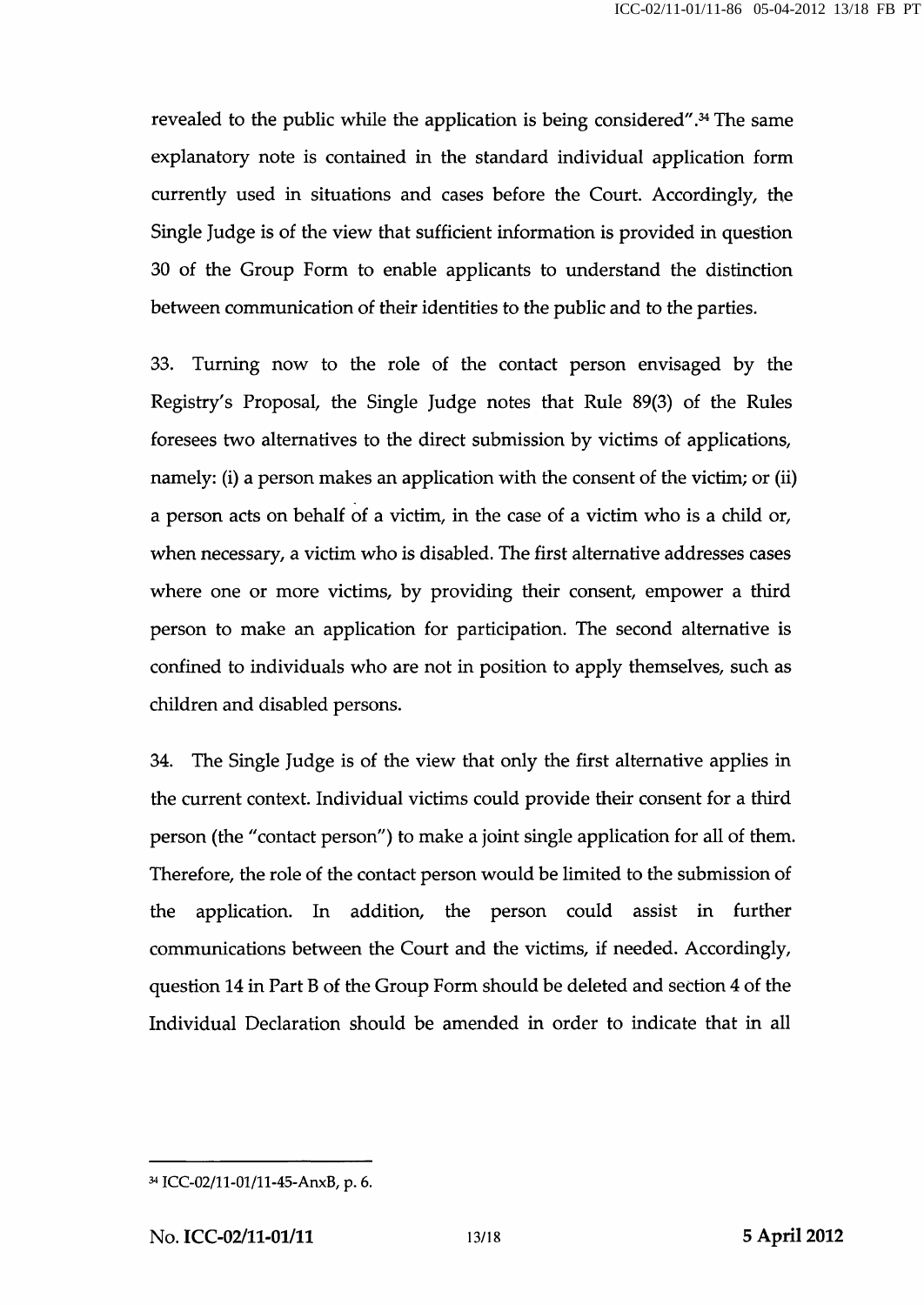cases the individual only gives consent to the contact person to make the application.<sup>35</sup>

35. The Single Judge underlines that applicants who apply through the collective application form will be, provided that they meet the necessary requirements, admitted to participate as individuals and will act on their own behalf, with the exception of children or disabled persons, as discussed above.

36. Persons acting on behalf of children or disabled persons could also join others in a single application and consent to a third person to make such application provided that they attach evidence of kinship or guardianship of the child or disabled person, as well as proof of identity of both the victim and the applicant on his or her behalf. Accordingly, the Individual Declaration should be amended to allow for this possibility.

### B. Transmission of complete victims' applications for participation to the Chamber and the parties and related issues

37. The Single Judge considers it appropriate to set a deadline for the submission of victims applications for participation that takes into account the date of the confirmation of charges hearing as well as the need to allow sufficient time both for the Registry to implement the system in the field and to the parties to make observations pursuant to Rule 89(1) of the Rules. To this effect, complete collective or individual applications for participation should be submitted to the VPRS by 9 May 2012 at the latest, in order for the Registry to transmit those applications to the Chamber and the parties no later than 16 May 2012. The Single Judge urges the Registry to transmit applications to the Chamber and to the parties as soon as possible and, if appropriate, on a continuous basis.

<sup>35</sup> ICC-02/11-01/11-52, paras 28-30; ICC-02/11-01/11-66, para. 32.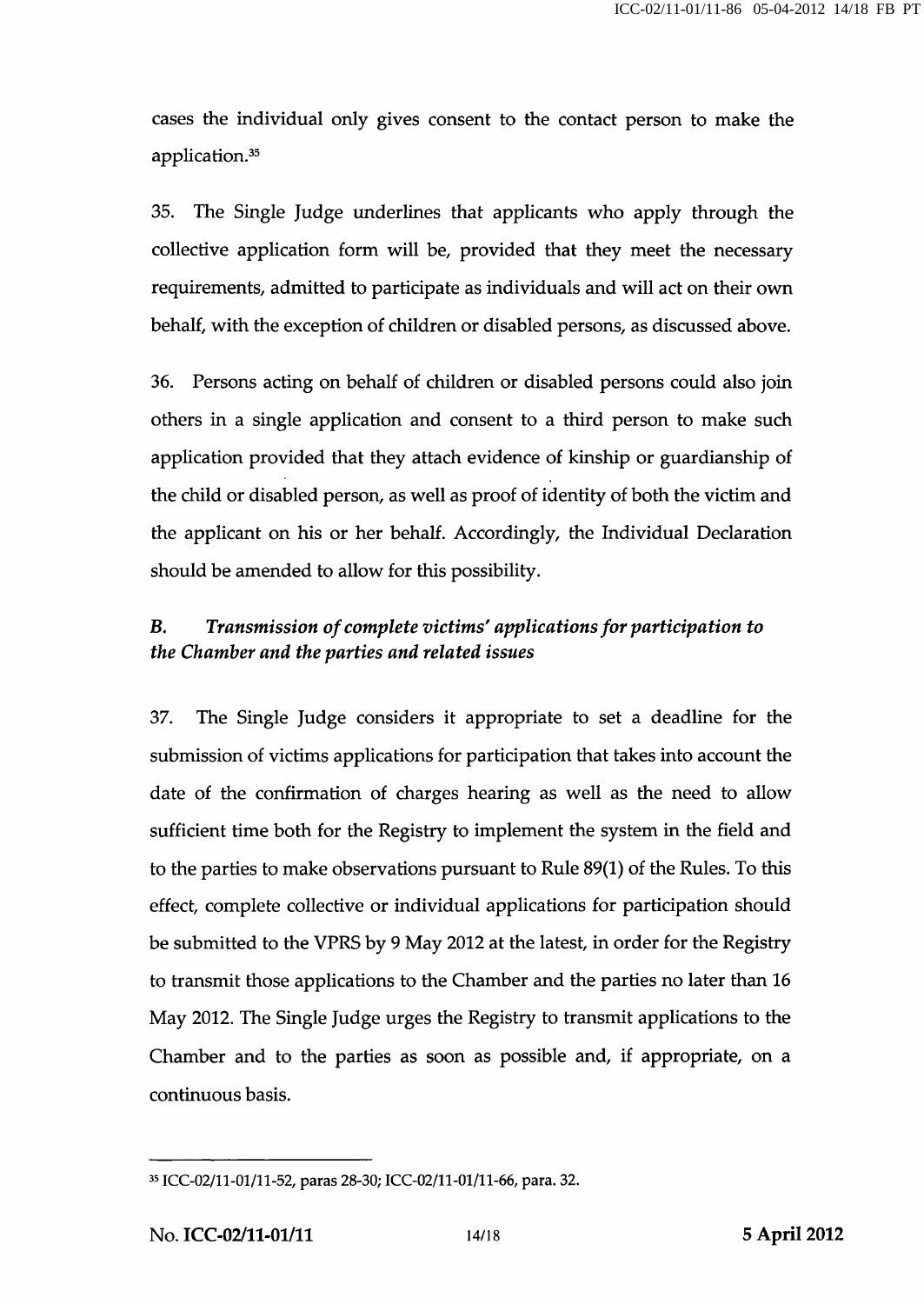38. According to Regulation 86(5) of the Regulations all applications are to be transmitted to the Chamber together with a report thereon. The Single Judge expects the VPRS to include in any report one paragraph in relation to each applicant, which presents the information contained in the applications in accordance with the requirements of Rule 85 of the Rules, including the location, time and the specific alleged event and the resultant harm suffered by the applicants.

39. The Single Judge notes that the Defence requests to be notified of the report prepared by the Registry pursuant to Regulation 86(5) of the Regulations.<sup>36</sup> However, consistent with the jurisprudence of the Court, the Single Judge considers that the purpose of the report pursuant to Regulation 86(5) of the Regulations is "to assist the Chamber in issuing only one decision in accordance with Rule  $89(4)$  of the Rules"<sup>37</sup> and that, accordingly, the report is "not to be provided to the parties and participants". $38$ 

40. Under Rule 89(1) of the Rules, both the Prosecutor and the Defence are entitled to provide observations on the victims' applications for participation. Given the proximity of the hearing on the confirmation of charges, the Single Judge deems it necessary to set 28 May 2012 as the deadline for the parties to submit, should they wish to do so, their observations on the victims' applications for participation.

<sup>36</sup> ICC-02/11-01/11-52, para. 42.

<sup>&</sup>lt;sup>37</sup> Pre-Trial Chamber I, "Decision on the Requests of the Legal Representative of Applicants on application process for victims' participation and legal representation", ICC-01/04-374, para. 36.

<sup>38</sup> Pre-Trial Chamber I, "Decision on the Requests of the OPCD and the Legal Representatives of the Applicants Regarding the Transmission of the Report of the Registry under Rule 89 of the Rules of Evidence and Procedure", ICC-02/05-93. See also Trial Chamber I, "Decision on the implementation of the reporting system between the Registrar and the Trial Chamber in accordance with Rule 89 and Regulation of the Court 86(5)", para. 27.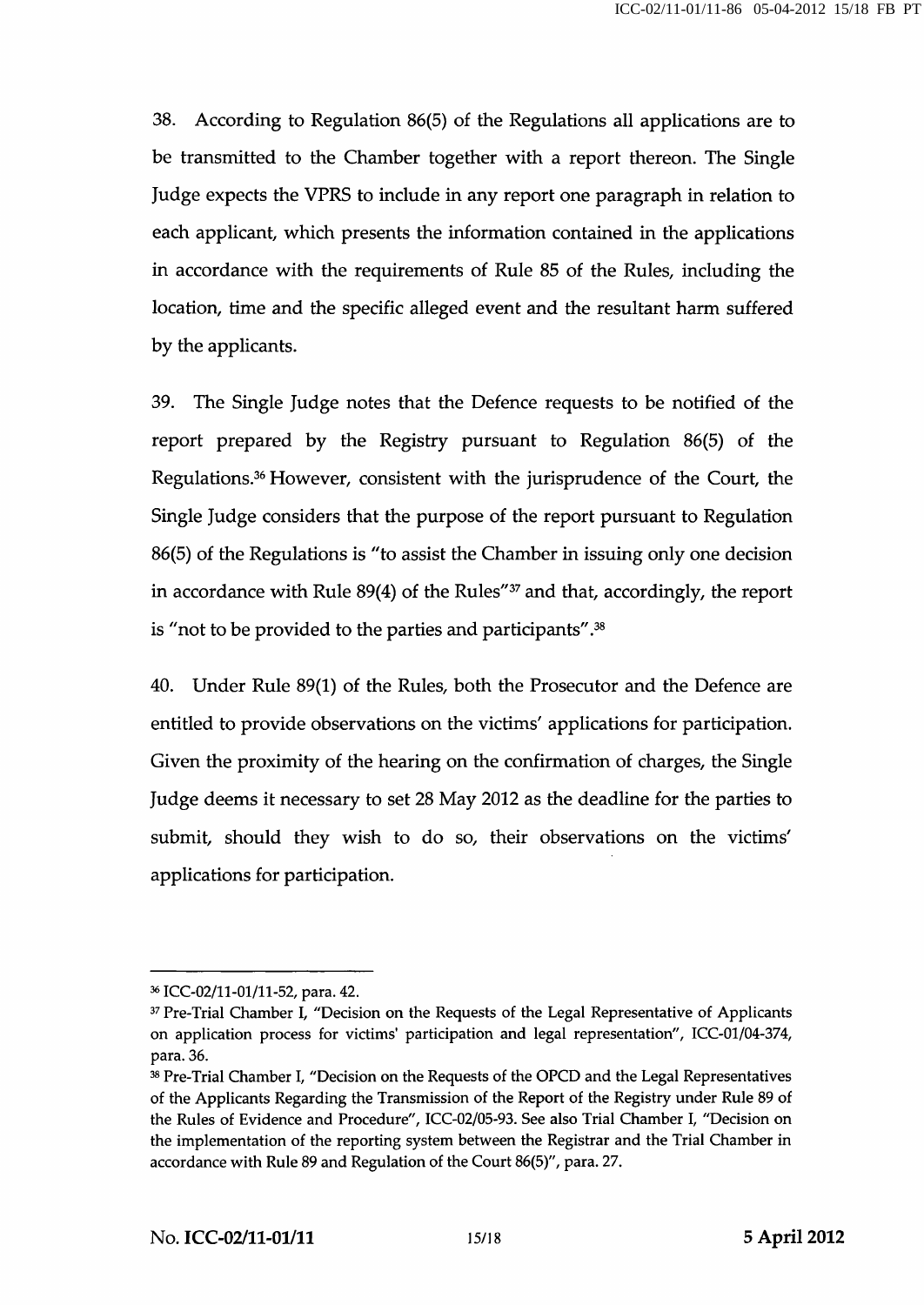41. Considering the current security situation in Côte d'Ivoire, $39$  as well as the nature and purpose of the confirmation of charges proceedings, the Single Judge considers it appropriate, pursuant to Article 57(3)(c) of the Statute, to instruct the Registry to redact, as necessary, identifying information from the victims' applications transmitted to the Defence. In the view of the Single Judge, this provides an appropriate measure for the protection of victims, which is not, at this stage, prejudicial to or inconsistent with the rights of the accused and a fair and impartial trial. Bearing in mind that redaction of information is an exception to the principle of full disclosure, the Single Judge reminds the Registry to respect the principle of proportionality enshrined in Article 68(1) of the Statute.

42. Conversely, the Single Judge is of the view that unredacted copies of complete victims' applications for participation should be transmitted to the Prosecutor, given the duties of the Prosecutor with respect to victim protection, pursuant to Articles  $54(1)(b)$  and  $68(1)$  of the Statute, and the fact that applications for participation in proceedings may contain exculpatory information that may be relevant to his investigative duties under Article 54(1)(a) of the Statute. $40$ 

43. The Single Judge recalls that Pre-Trial Chamber II held in this regard that, in light of the autonomous duty of the Prosecutor to protect victims, providing the Prosecutor with unredacted copies of victims' application for participation permits the Prosecutor to properly discharge his statutory

<sup>39</sup>ICC-02/ll-01/ll-HNE-l-Conf-Exp.

<sup>40</sup> See Pre-Trial Chamber II, "Decision on the Defence Requests in Relation to the Victims' Applications for Participation in the Present Case", ICC-01/09-01/11-169, paras 9-15; Pre-Trial Chamber I, "Decision requesting the Parties to submit observations on 14 applications for victims' participation in the proceedings", ICC-01/04-01/10-181, p. 5.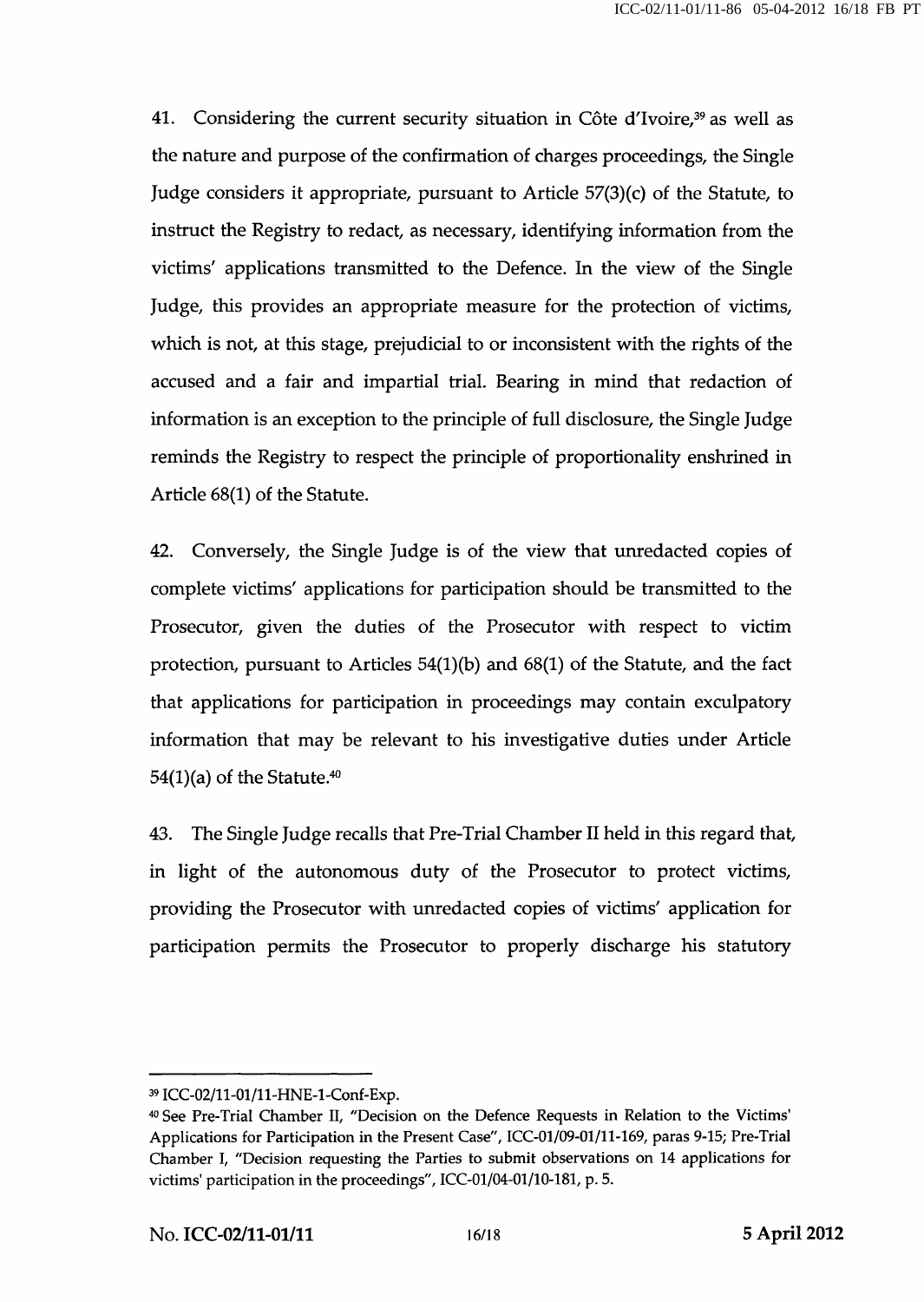obligations, while it does not constitute a violation of the principle of equality of arms between the parties.<sup>41</sup>

#### C. Legal representation of victims

44. With a view to ensuring the meaningful participation by victims at the confirmation of charges hearing, the Single Judge considers it necessary that common legal representation of victims be organised by the Registry in accordance with Rules  $16(1)(b)$  and 90 of the Rules as soon as possible. Accordingly, the Single Judge instructs the Registry to consult with applicants as to their wishes with regard to legal representation, to assess whether they could be further grouped for the purposes of common legal representation in accordance with Rule 90 of the Rules, to identify potential common legal representatives and to provide recommendations to the Chamber in this regard no later than 16 May 2012.

#### FOR THESE REASONS THE SINGLE JUDGE HEREBY

ORDERS the Registry to modify the collective application form as specified at paragraphs 27, 34 and 36 of the present decision;

ORDERS the Registry to transmit unredacted copies of complete victims' applications for participation to the Chamber and the Prosecutor and redacted copies of complete victims' applications for participation to the Defence as soon as possible and, if appropriate, on a continuous basis, no later than 16 May 2012;

<sup>41</sup> ICC-01/09-01/11-169, para. 14.